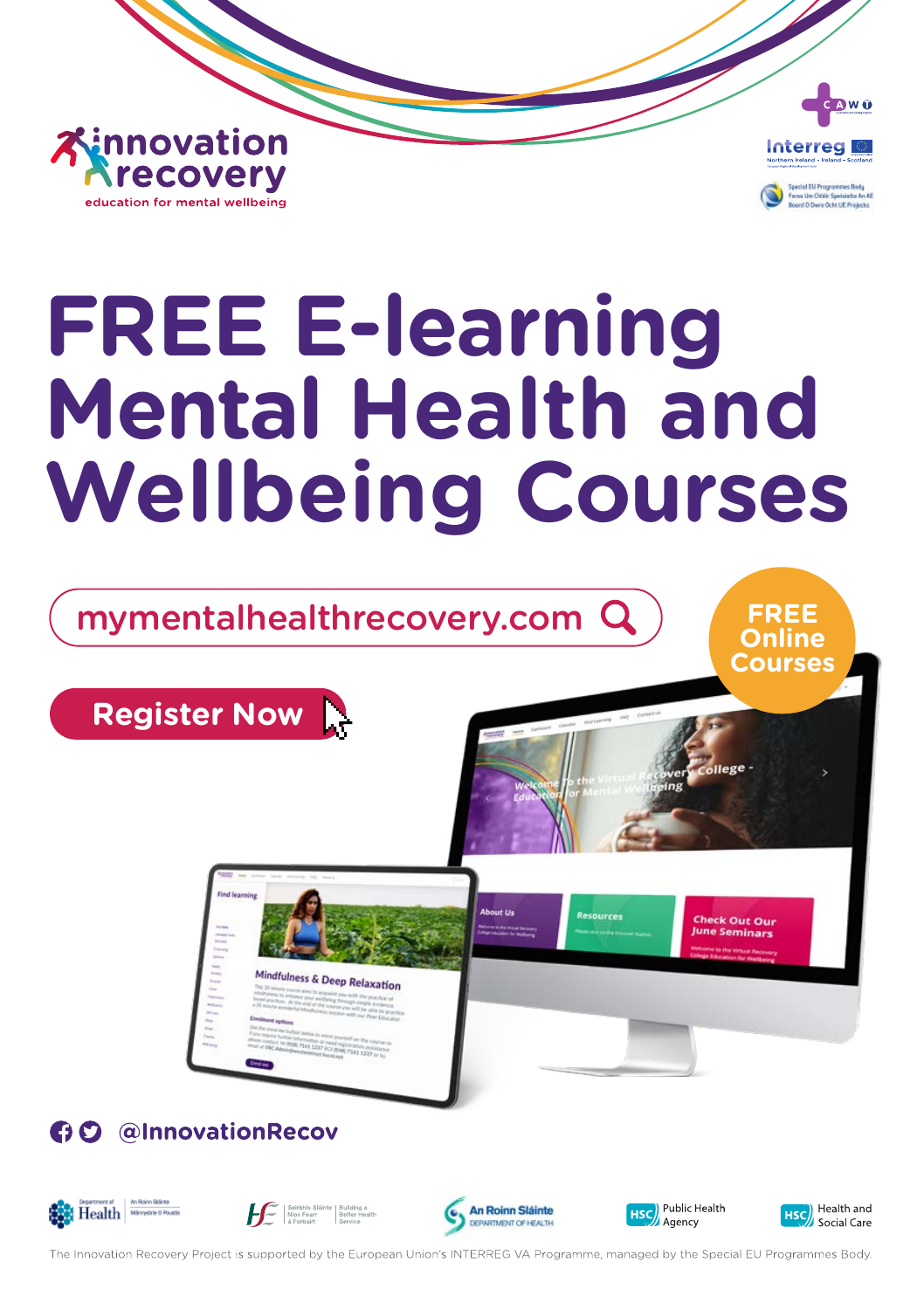

#### **INTRODUCTION TO TRAUMA AND HEALING**

This course provides an introduction to help our understanding of how traumatic experiences can affect our emotional and physical well-being. It examines case studies of trauma and provides helpful strategies used successfully to support people experiencing some of the distressful symptoms associated with trauma.

#### **PRACTISING SELFCARE**

The art of self-care can mean something different for everyone, and how we choose to look after ourselves has a huge impact on how we feel.

This course aims to create awareness on the importance of implementing a sustained self-care programme in order to maintain or enhance mental and physical wellbeing.

#### **MINDFULNESS & DEEP RELAXATION**



This course aims to acquaint you with the practice of mindfulness to enhance your wellbeing through simple, evidence-based practices. At the end of the course you will be able to practice a wonderful 20 minute Mindfulness session with our Peer Educator.

## **FINDING HOPE AFTER BEREAVEMENT FROM HURT TO HEALING**

This course aims to help you get a better understanding of grief and bereavement, suggests ways of coping and outlines the support that is available.

\*\*Please note that this course may not be suitable for those people who are recently bereaved. If you have had a recent bereavement and would like support please contact us and we can give you information on local organisations that can help\*\*

#### **UNDERSTANDING & MANAGING YOUR ANXIETY**

Anxiety is a normal part of everyday life but it becomes a problem when it is frequent, overwhelming and stops us doing the things we would like to be able to do.

The first step towards managing our anxiety is to firstly understand why we feel certain ways sometimes. We can then begin to implement techniques which help us to manage these feelings, and help improve our self-esteem.



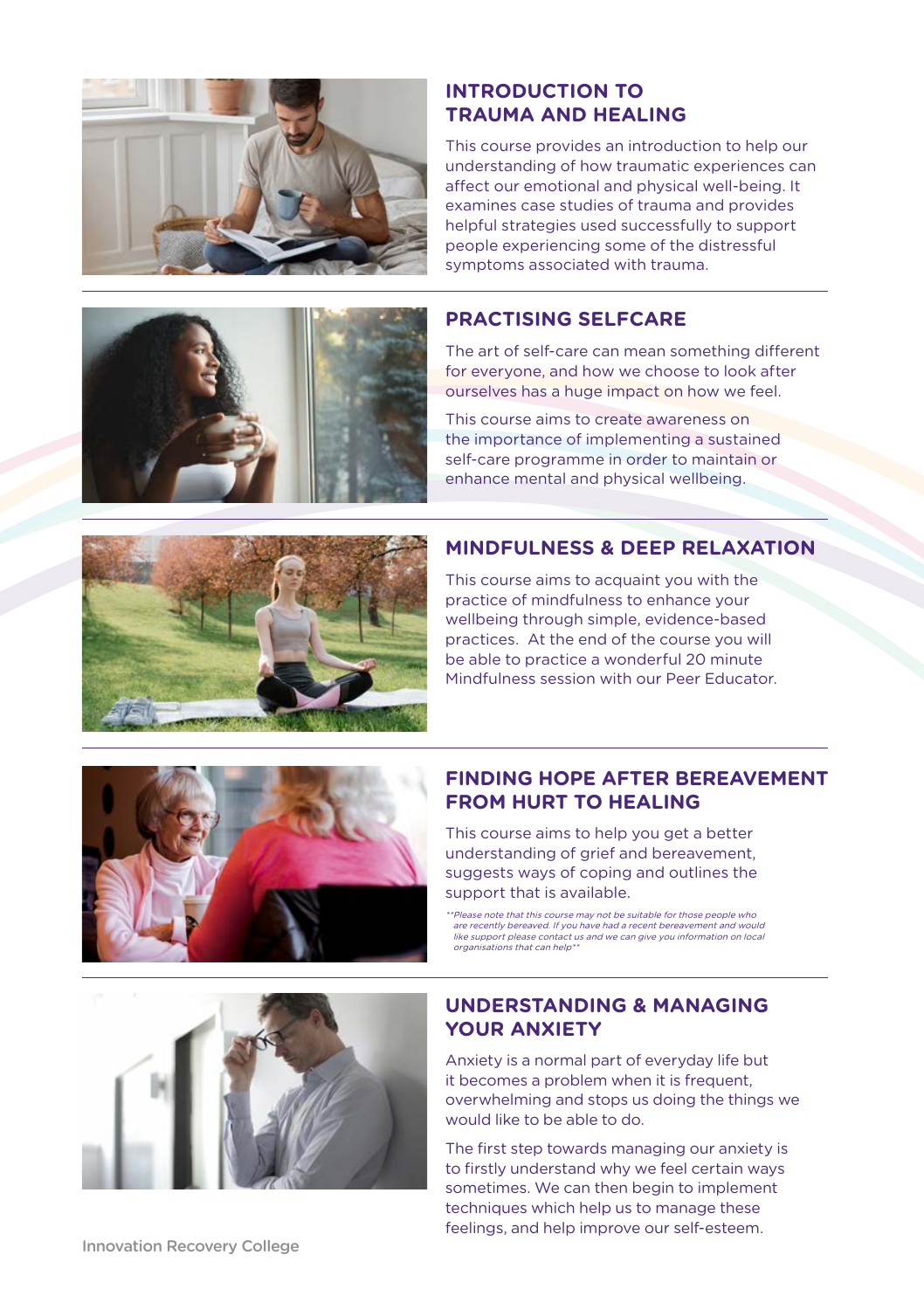

#### **HOW TO GET A GOOD NIGHT'S SLEEP**

If you are someone who struggles to get to sleep or wakens in the middle of the night and can't get back to sleep this course will provide you with some useful tips to help you have a good night's sleep'.

# **LEARNING TO LIKE YOURSELF**

People who experience low self-esteem frequently view themselves in a negative way and this can have a major impact on their lives. This course aims to explore some of the causes and underlying issues of low self-esteem. We will explore practical strategies and techniques which can help you build and maintain a more positive view of you.

### **MANAGING DEPRESSION**

This course will enable you to recognise that depression is not something that needs to be faced alone. There is hope for recovery and there are ways to manage depression.

#### **UNDERSTANDING DEPRESSION**

This course will explore what being depressed means, signs and symptoms of Depression and help you understand how it can impact on people's lives.



#### **SELF-CARE FOR CARERS PART I & 2**

Caring for someone can be a tough job. Alongside your practical duties, you may experience various emotions, and it is easy to forget about your own needs.

This course provides an awareness of the importance of implementing a sustained self-care programme in order to maintain or enhance your mental and physical wellbeing while you are looking after someone else.